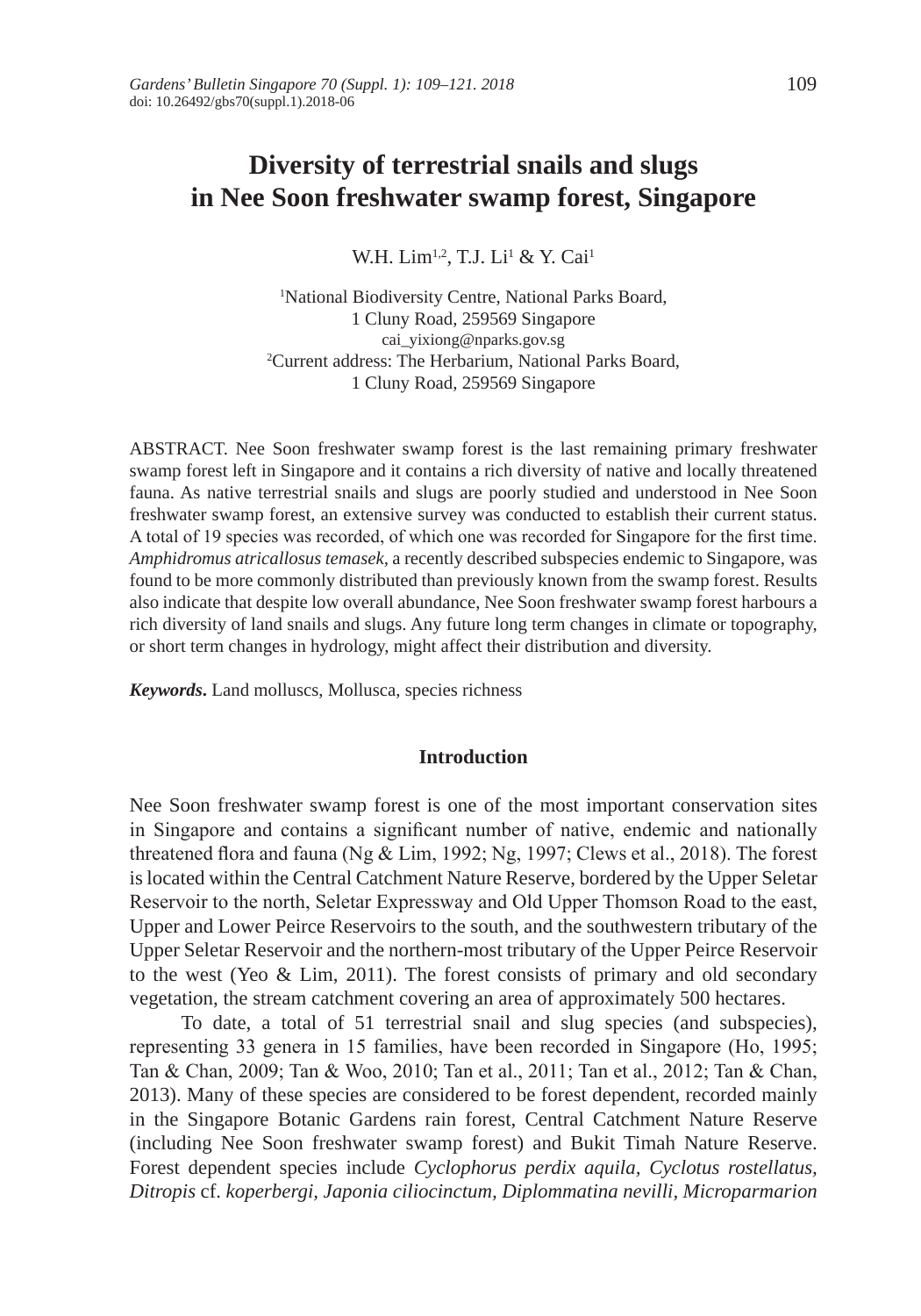*strubelli, Hemiplecta humphreysiana, Dyakia kintana, Amphidromus atricallosus temasek* and *Amphidromus inversus.* There has been no comprehensive information on the terrestrial snail and slug species found in Nee Soon freshwater swamp forest, even during the last extensive biodiversity survey of the nature reserves conducted in 1993–1997. Therefore, this study aims to provide baseline information on the biology and distribution of terrestrial snails and slugs within Nee Soon. This information will be useful in updating the status of individual species and will contribute to the design of conservation efforts for the freshwater swamp forest.

### **Material and Methods**

Quantitative hand picking sampling was carried out from September 2013 to October 2015 in 15 plots spread broadly across the Nee Soon catchment in four different areas: Upper Swamp (Upper 1 & 2 Sub-catchments), Middle Swamp (Mid 1-3 Subcatchments), Lower Swamp (Lower 3 Sub-catchments) and Outskirts (Lower 1 & 2 Sub-catchments) (Fig.1). The plots were sampled repeatedly for six collection cycles. Each plot consisted of two  $10 \times 5$  m quadrats. Each quadrat was searched thoroughly by two people for half an hour to locate any snails or slugs. Most of the specimens were found on the forest floor, hidden within the leaf litter or up on the trees, on the underside of leaves. Shell height, width and chirality were recorded at time of collection. Shell height was measured from the apex to the lowest part of the outer lip parallel to the coiling axis and shell width was measured at the widest part of the body whorl perpendicular to the coiling axis. Body length was recorded for slugs. Temperature and humidity were also measured at each site and summarised in Table 1.

The Shannon-Weiner Index (H') was used to study and compare species diversity at each site. The equation for the Shannon-Weiner Index is as follows:

 $H' = -\Sigma(P_i \log(P_i)),$ 

where  $P_i$  = number of individual species / total number of individuals

#### **Results**

### **Family CYCLOPHORIDAE**

# *Cyclophorus perdix aquila* (Sowerby, 1843), Fig. 2A

*Cyclophorus perdix aquila* is one of several forest land snail species that survive in Singapore's rainforests. Species from Cyclophoridae require moisture to be secreted on the surface of the mantle cavity to aid in respiration, thus most of them are restricted to areas that are wet and moist (Tan et al., 2012). All specimens were found near to forest streams or swampy areas.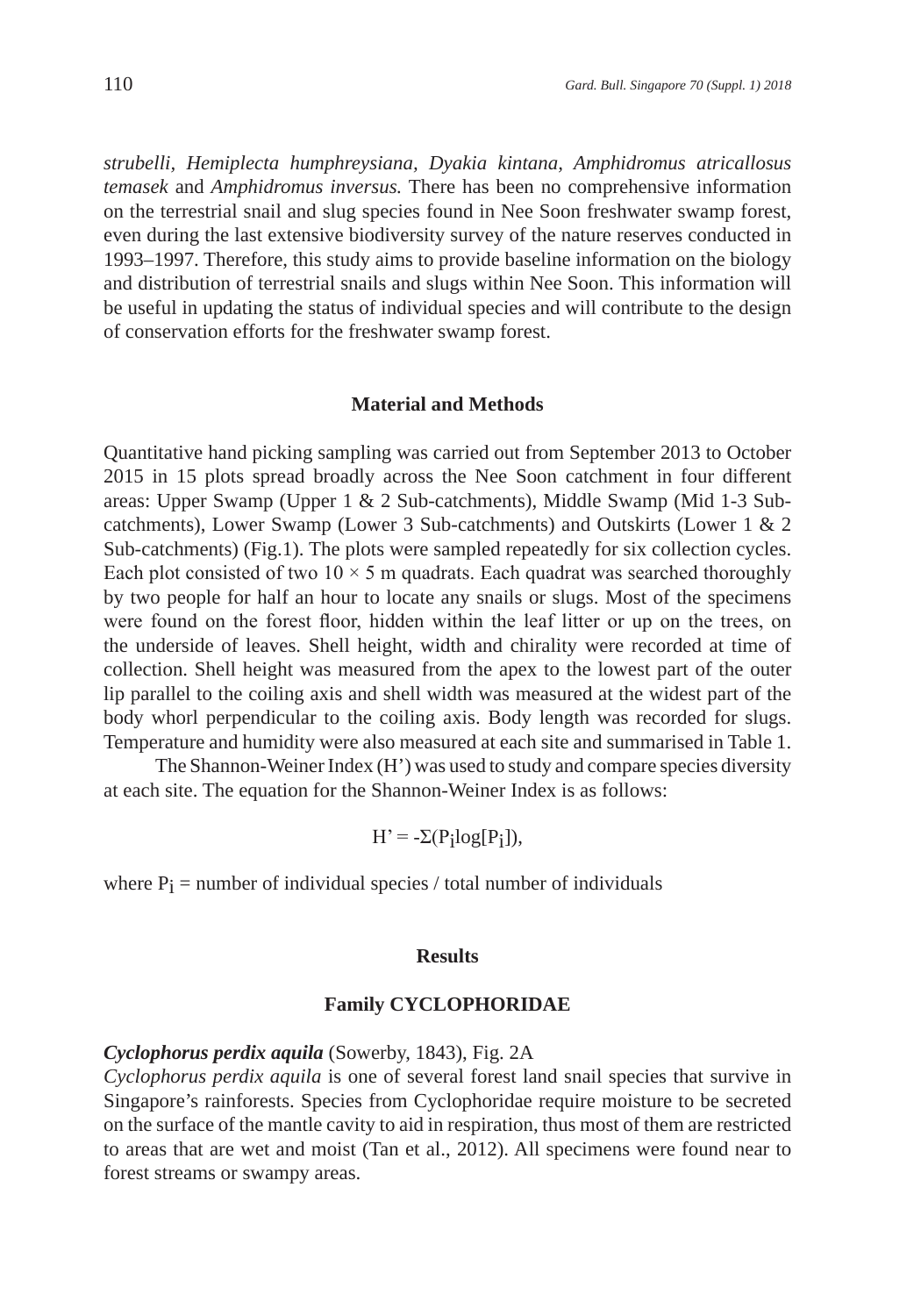

**Fig. 1.** Map of sampling plots in Nee Soon freshwater swamp forest.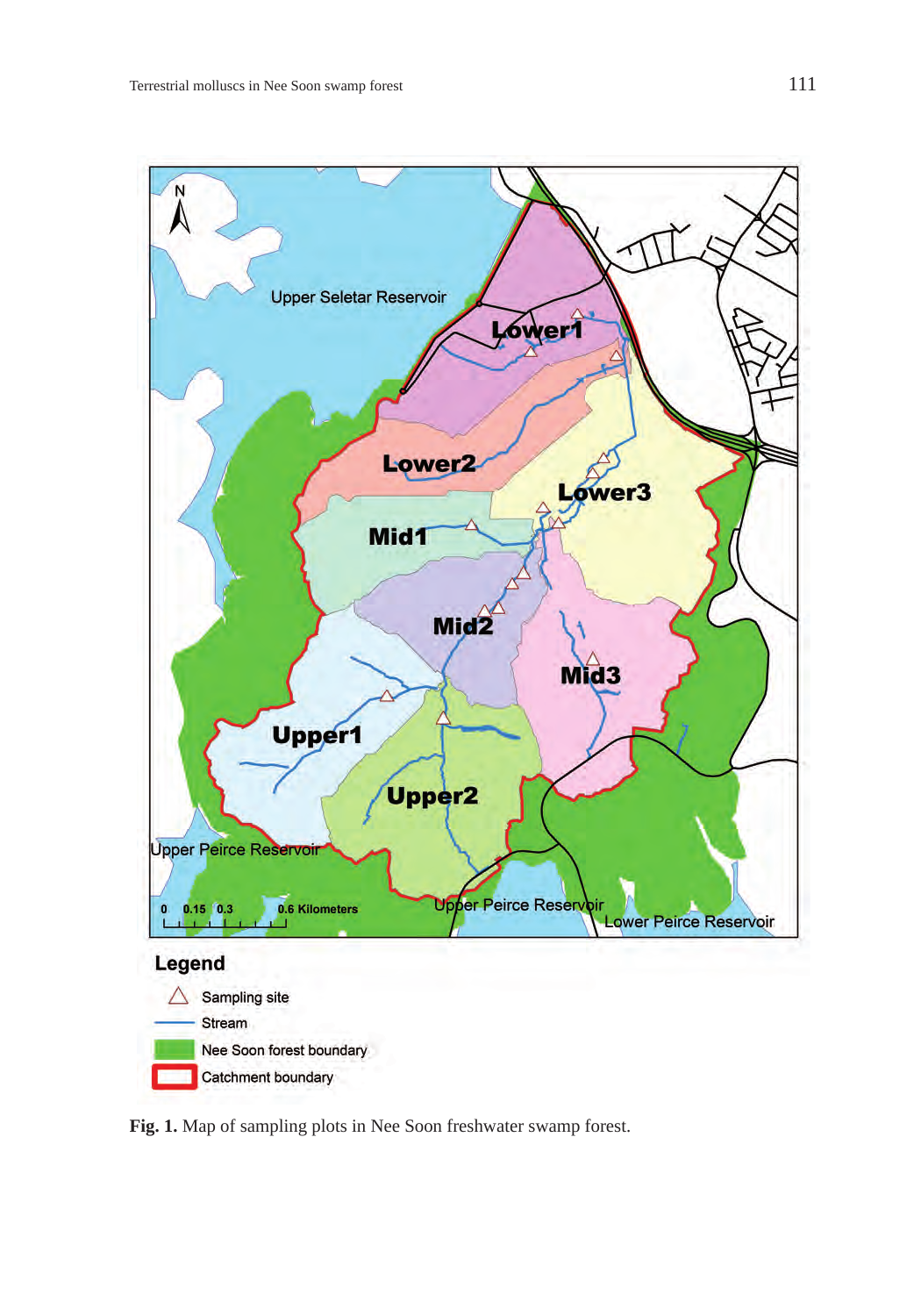| Site           | Humidity (Mean) | Temperature<br>$(Mean)$ <sup>o</sup> C |
|----------------|-----------------|----------------------------------------|
| Upper Swamp 1  | 76.08           | 29.46                                  |
| Upper Swamp 2  | 78.58           | 30.05                                  |
| Middle Swamp 1 | 87.00           | 28.05                                  |
| Middle Swamp 2 | 90.13           | 27.75                                  |
| Middle Swamp 3 | 92.00           | 26.20                                  |
| Middle Swamp 4 | 90.83           | 27.63                                  |
| Middle Swamp 5 | 81.00           | 29.51                                  |
| Middle Swamp 6 | 85.38           | 28.34                                  |
| Lower Swamp 1  | 81.00           | 30.25                                  |
| Lower Swamp 2  | 89.00           | 28.96                                  |
| Lower Swamp 3  | 83.75           | 28.70                                  |
| Lower Swamp 4  | 86.13           | 28.96                                  |
| Outskirt 1     | 69.92           | 32.10                                  |
| Outskirt 2     | 80.50           | 28.50                                  |
| Outskirt 3     | 76.63           | 32.19                                  |

**Table 1.** Mean temperature and humidity of the sampling plots.

# *Cyclotus rostellatus* (Pfeiffer, 1851), Fig. 2B

*Cyclotus rostellatus* is one of the rarer land snails found in Nee Soon freshwater swamp forest. Restricted to undisturbed forested areas, this snail has only been recorded in Nee Soon since 1990. The shell has a short sutural tube present near the aperture which is believed to aid in respiration in moist environments (Ho, 1995). All specimens were observed in moist areas with dense canopy cover.

### *Japonia ciliocinctum* (Martens, 1865), Fig. 2C

*Japonia ciliocinctum* is mostly to be found foraging in the depths of the freshwater swamp forest. The shell is dull brown in colour with a hairy periostracum along the periphery. It has been speculated that the hairy periostracum might facilitate movement in a moist environment by relieving surface tension (Pfenninger et al., 2005). However, the hairy periostracum falls off easily upon handling. All observed specimens were found in swampy areas with a dense canopy cover.

#### **Family ACHATINIDAE**

### *Achatina fulica* Bowdich, 1822, Fig. 2D

*Achatina fulica* is an invasive species originating from Africa and is commonly known as the Giant African Snail. In Nee Soon freshwater swamp forest shell heights of 7.5 cm or more have been observed. It is commonly found in parks and degraded forest but rarely in undisturbed forest. Unfortunately, several specimens were recorded deep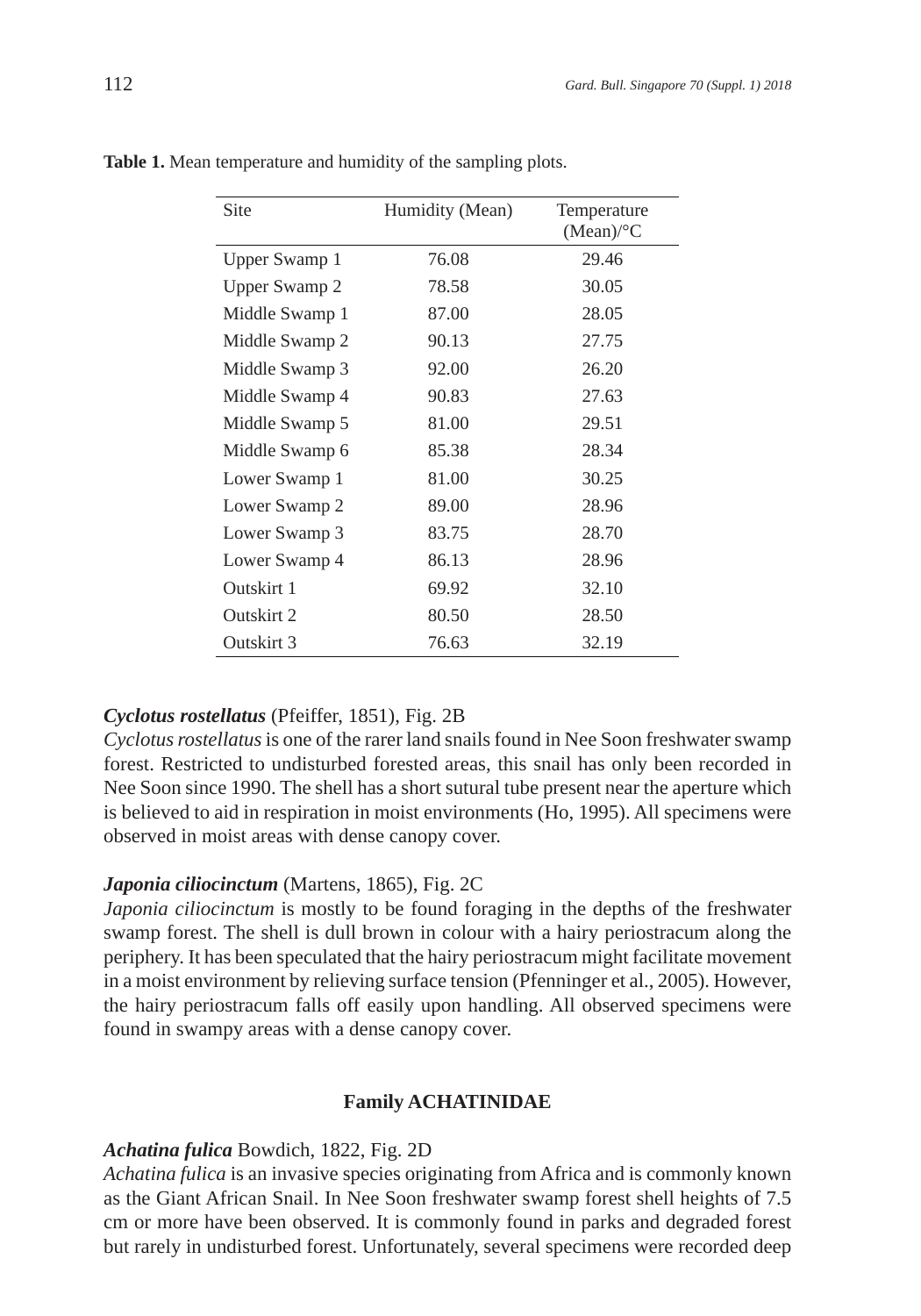

**Fig. 2. A.** *Cyclophorus perdix aquila*. **B.** *Cyclotus rostellatus*. **C.** *Japonia ciliocinctum*. **D.** *Achatina fulica*. **E.** *Lamellaxis gracilis*. **F.** *Dyakia kintana*. **G.** *Quantula striata*. **H.** *Coneuplecta microconus*. **I.** *Liardetia convexoconica*. **J.** *Liardetia doliolum*. **K.** *Geotrochus lychnia*. **L.** *Helicarion perfragilis*. **M.** *Hemiplecta humphreysiana*. **N.** *Parmarion martensi*. **O.** *Microparmarion strubelli*. **P.** *Damayantia aff. simrothi*. **Q.** *Amphidromus atricallosus temasek*. **R.** *Amphidromus* egg cluster. (Photos: A–H, K–R W.H. Lim; I–J Y.C. Ang)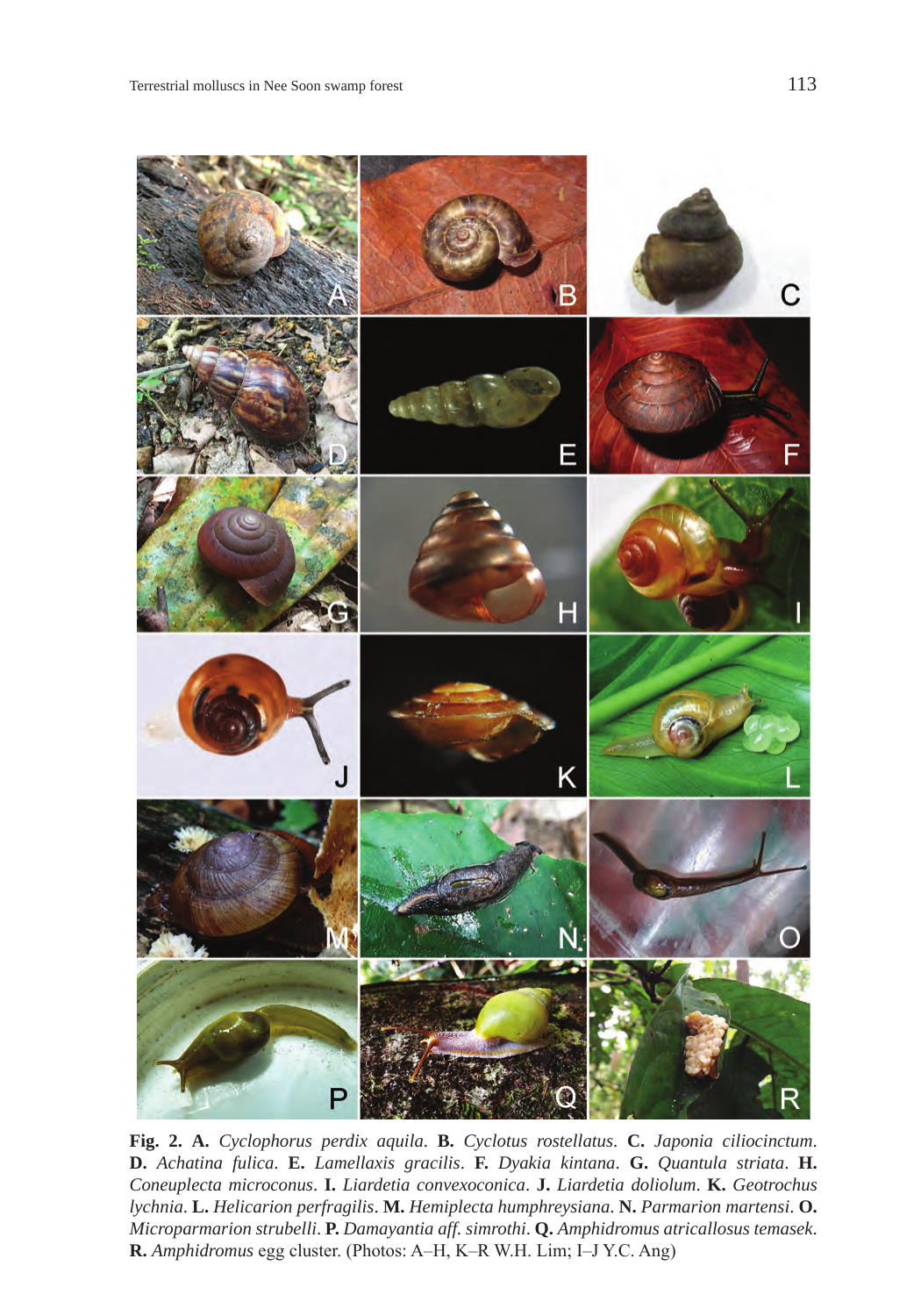in the forest indicating that this species may have already established a population within Nee Soon.

# **Family SUBULINIDAE**

### *Lamellaxis gracilis* (Hutton, 1834), Fig. 2E

*Lamellaxis gracilis* is an introduced species found on the outskirts of Nee Soon freshwater swamp forest. It is likely to have spread from nearby plant nurseries and gardens. Although the species is easily confused with *Subulina octona*, it can be identified by its more slender shell shape and its columella is not truncated (Tan et al., 2012).

### **Family DYAKIIDAE**

### *Dyakia kintana* (de Morgan, 1885), Fig. 2F

*Dyakia kintana* is mostly found in undisturbed forest. It can be easily recognised by its sinistral coiled shell and the animal's body ranges from pink to white in colour with two black stripes. The periphery of the shell is acutely keeled. It has only been observed on the ground, hiding among leaf litter and fallen timber.

# *Quantula striata* (Gray, 1834), Fig. 2G

*Quantula striata* is found commonly in urban areas as well as in the forest. Most of the specimens were observed in the outskirts of Nee Soon in close proximity to urban areas. Its shell colour is known to be variable (Tan et al., 2012); however only reddish brown examples were observed in Nee Soon freshwater swamp forest.

#### **Family EUCONULIDAE**

### *Coneuplecta microconus* (Mousson, 1865), Fig. 2H

*Coneuplecta microconus* is a very tiny snail that was found near the outskirts of Nee Soon. The shell is conical in shape but unlike *Liardetia convexoconica* the periphery is acutely keeled.

# *Liardetia convexoconica* (Moellendorff, 1897), Fig. 2I

*Liardetia convexoconica* is the most abundant species found in Nee Soon freshwater swamp forest. The shell is conical in shape and ranges from light brown to yellow in colour. The animal's body is yellow in colour with a tint of red on its head. It is arboreal and mostly found in shaded areas, hidden underneath the leaves.

### *Liardetia doliolum* (Pfeiffer, 1846), Fig. 2J

*Liardetia doliolum* is a common species that can be found in both forested and urban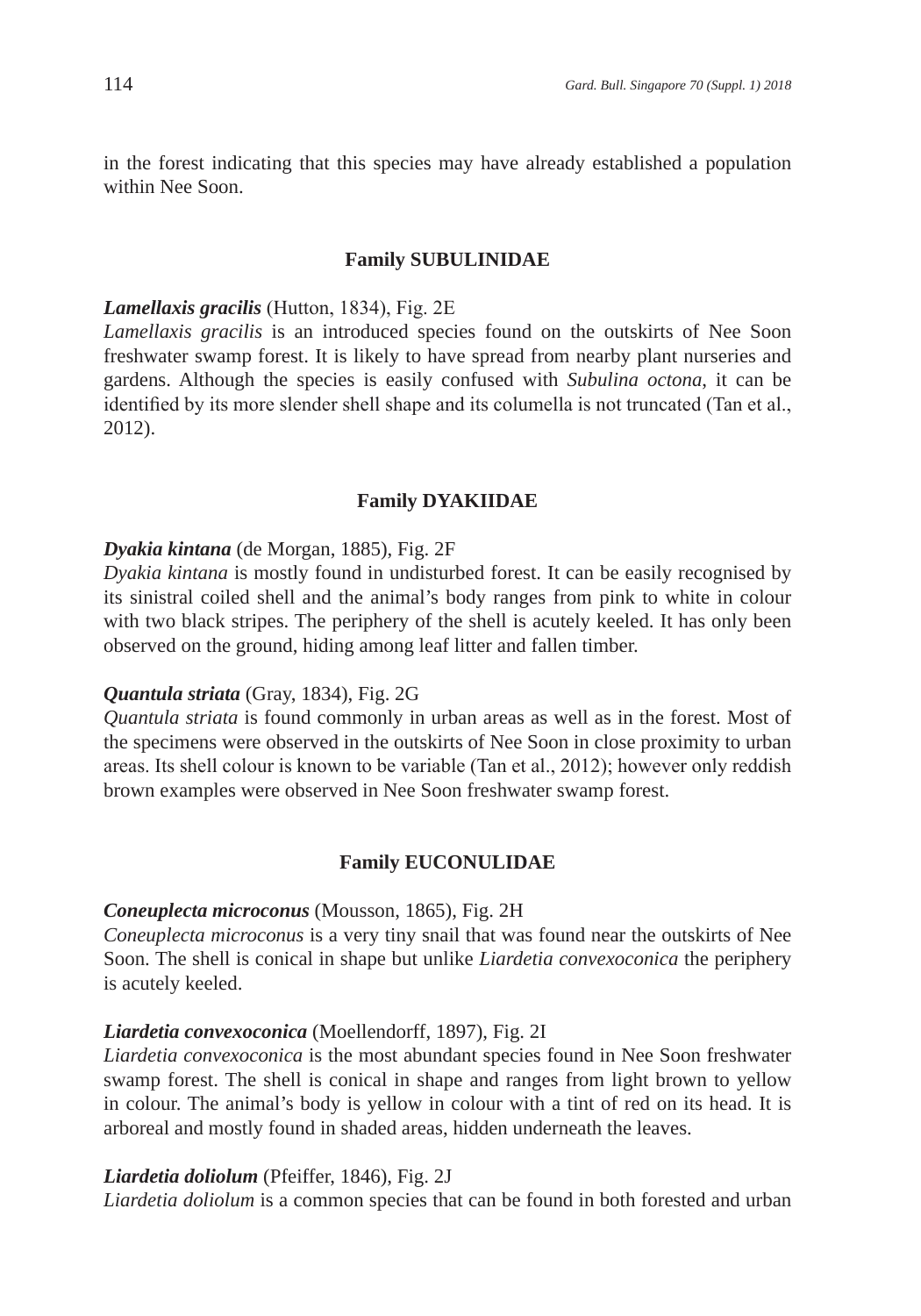areas. It has a tiny shell with distinct ribs on the outer surface. It has a lower spire than *Liardetia convexiconica* and its shell is dull brown. It was found near the outskirts of Nee Soon freshwater swamp forest.

# *Microcystina* **sp.**

*Microcystina* is a tiny snail with a shell width of less than 3 mm. The shell is glossy and brownish in colour. Only one taxon within the genus appears to be present within Singapore, but it was not attributed a species name by Ho (1995), nor is it here. Only three specimens were observed throughout the survey.

# **Family TROCHOMORPHIDAE**

# *Geotrochus lychnia* (Benson, 1852), Fig. 2K

*Geotrochus lychnia* is a very rare species that was only encountered twice during the survey, in both cases only as empty shells. Its shell has a small umbilical opening and its periphery is acutely keeled. Singapore is the type locality for *Geotrochus lychnia.*

# *Helicarion perfragilis* (von Mollendorff, 1897), Fig. 2L

*Helicarion perfragilis* is an arboreal snail that is commonly found in open vegetation. The shell is very fragile and breaks easily. It was observed in rather high numbers near the outskirts of Nee Soon but none was recorded within the forest.

# **Family ARIOPHANTIDAE**

# *Hemiplecta humphreysiana* (Lea, 1841), Fig. 2M

*Hemiplecta humphreysiana* is the largest native snail found in Nee Soon freshwater swamp forest and can grow to a shell width of up to 5 cm. The shell is brown with a dark brown stripe that runs along the periphery of mature specimens. Although, this species is commonly known to be found on algae covered logs and the forest floor (Ho, 1995), several individuals were observed clinging on to trees up to more than 2 metres high. It was observed feeding on fungus on many occasions. Singapore is the type locality for *Hemiplecta humphreysiana*.

# *Parmarion martensi* Simroth, 1893, Fig. 2N

*Parmarion martensi* is a common slug found in many gardens and parks. Only two individuals were observed during the survey, at the outskirts of Nee Soon.

# *Microparmarion strubelli* Simroth, 1893, Fig. 2O

*Microparmarion strubelli* is restricted to forested areas with a dense canopy cover. Unlike other snails, its shell is reduced to a thin plate to which it can no longer retract for protection. Black markings are observed on the visceral hump. Only three specimens were observed throughout the whole survey.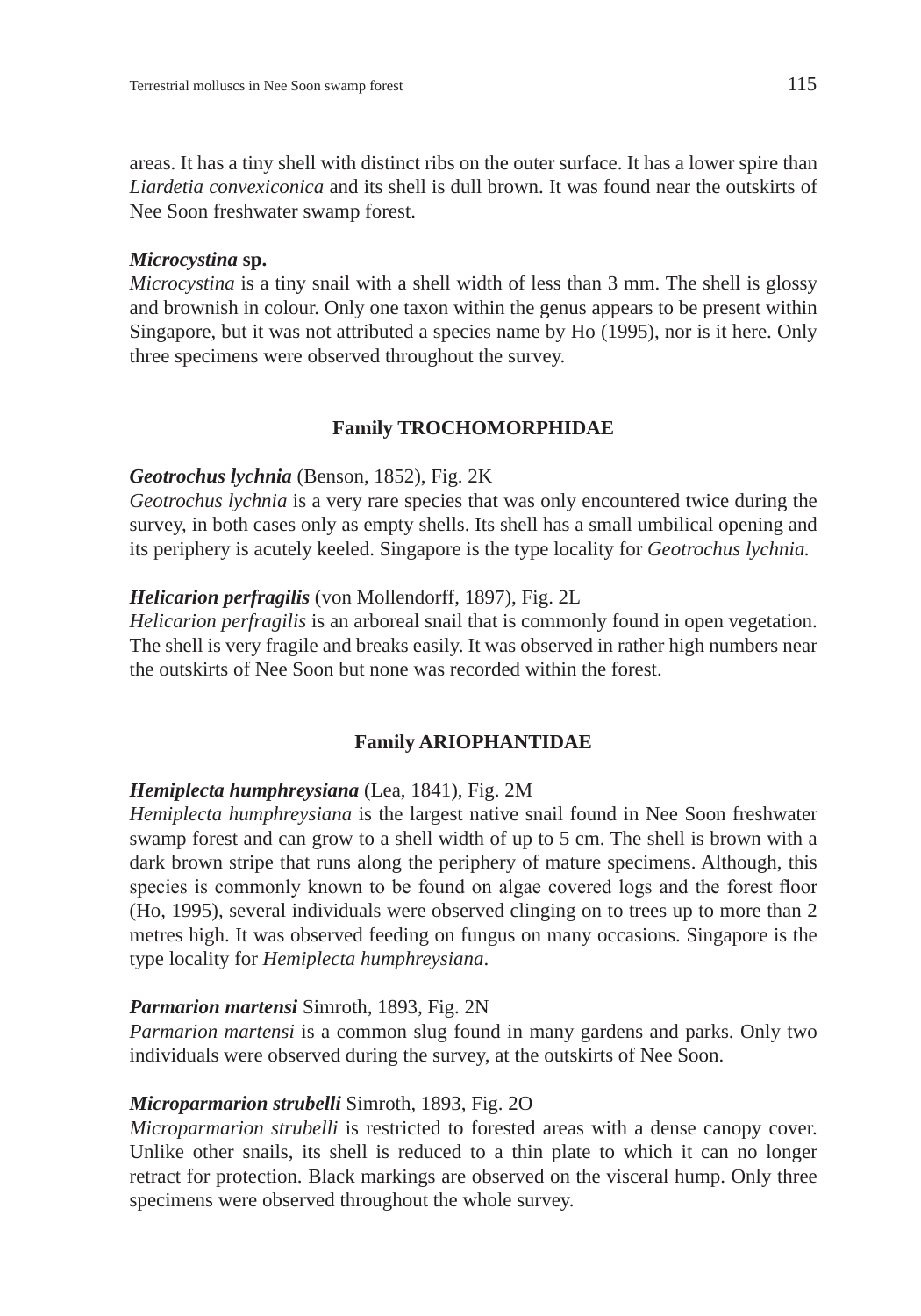# *Damayantia* **aff.** *simrothi* Collinge, 1903, Fig. 2P

*Damayantia* aff. *simrothi* is recorded for the first time in Singapore. However, available references and comparative material in Singapore are few and inadequate to provide determination of the species, thus the identification of the slug mentioned is provisional. Its body is yellow in colour and the mantle is smooth. Its foot is keeled with a series of ridges (rugae). It is likely to be arboreal as all the specimens were observed foraging on trees or underneath the leaves.

#### **Family BRADYBAENIDAE**

#### *Bradybaena similaris* (Ferussac, 1821)

*Bradybaena similaris* is commonly found throughout the moist tropics in urban areas such as gardens and plant nurseries. It is an agricultural pest and is most likely to have been introduced due to the horticultural and agricultural trade (Tan et al., 2012). It was observed in high numbers near the outskirts of Nee Soon but none was recorded within the freshwater swamp forest.

### **Family CAMAENIDAE**

# *Amphidromus atricallosus temasek*, Tan, Chan & Panha, 2011, Fig. 2Q

*Amphidromus atricallosus temasek* is a recently described subspecies endemic to Singapore (Tan et al., 2011) and is restricted to forest within the Central Catchment Nature Reserve, Western Catchment (Chua & Tan, 2015), Pulau Ubin (Tan & Xu, 2013) and Pulau Tekong (Tan et al., 2015). Populations include individuals with both dextral and sinistral chirality. The ratio of dextral and sinistral specimens found is approximately 1:1 and interestingly both are well distributed within the swamp. This species is arboreal and spends much of the time up in the trees. It can sometime be observed on man-made concrete structures. A suspected egg cluster was observed during the survey (Fig. 2R).

#### *Distribution of land snails*

A total of ten families, 18 genera and 19 species of land snails were recorded from the 15 plots in Nee Soon. The data are shown in Table 2. Four species of snails: *Dyakia kintana, Liardetia convexoconica, Hemiplecta humphreysiana* and *Amphidromus atricallosus temasek* were identified as having a wide distribution within Nee Soon, being recorded in at least ten of the 15 plots. Four species of snails, *Coneuplecta microconus, Helicarion perfragilis, Parmarion martensi* and *Bradybaena similaris* were confined to the outskirts of Nee Soon.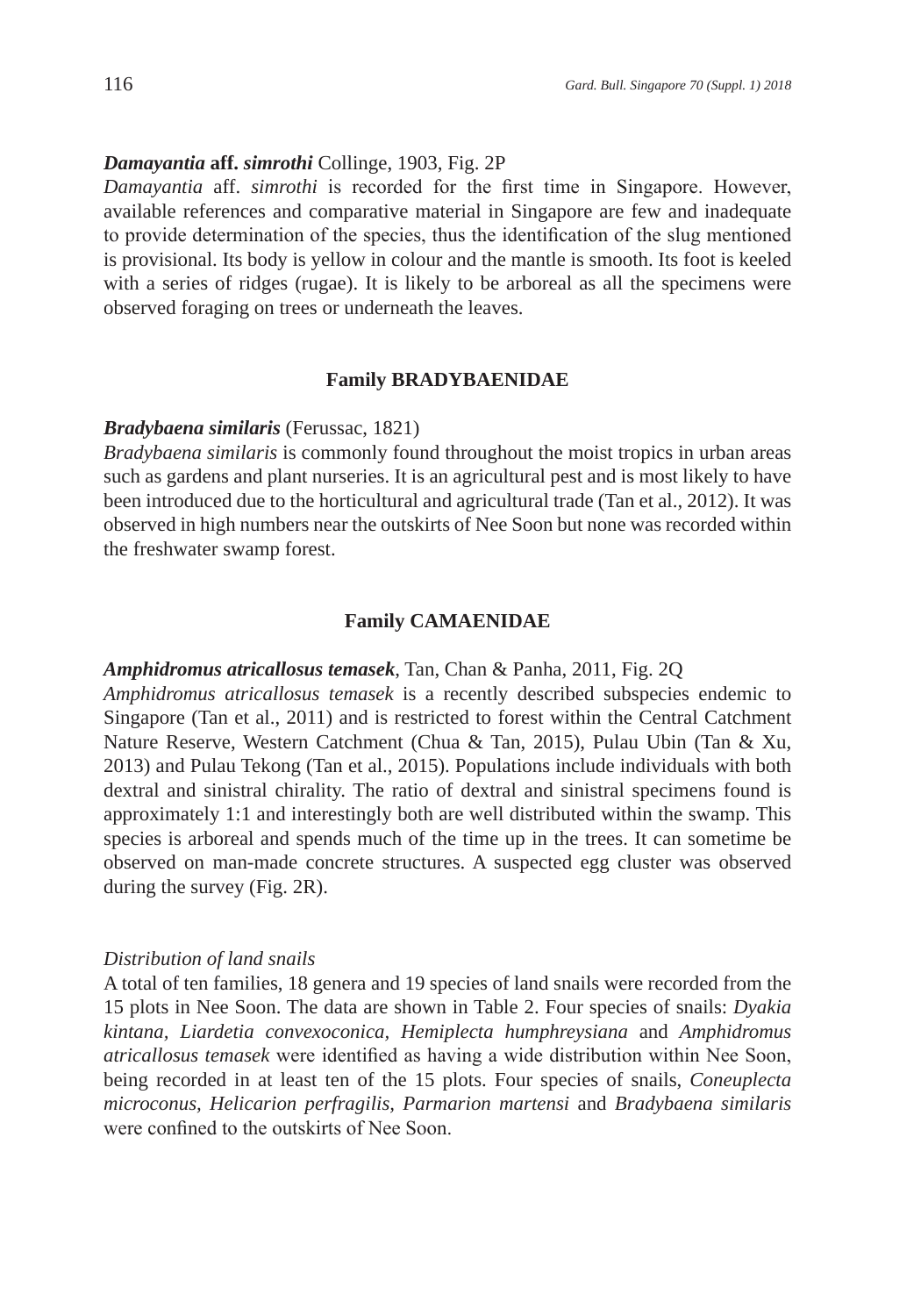# *Species diversity and richness*

The Shannon-Weiner Index (H') is commonly used as a measure for species diversity between habitats (Krebs, 1989). Based on the average H' calculated above for the 15 sampling plots (Fig. 3), the Lower Swamp 1 had the highest species diversity  $(H' =$ 0.53), while the Upper Swamp had the lowest species diversity  $(H'=0)$ . Many of the non-native snails are recorded in the Outskirts, reflected in a high H' but this does not reflect the true native diversity.

The Species Richness (R) indicates the average number of species present at each of the survey sites (Fig. 4). Based on the table above, Lower Swamp 1 had the highest species richness  $(R=4.5)$  and Upper Swamp 2 had the lowest species richness (R=0.33). The number of non-native snails recorded in the Outskirts distorts the species richness value there.

#### *Mean population abundance*

The three most abundant species found in Nee Soon freshwater swamp forest are *Liardetia convexoconica, Helicarion perfragilis* and *Hemiplecta humphreysiana*. All three species had a mean frequency of more than ten individuals per cycle of sampling (Fig. 5). However, six species of snails: *Japonia ciliocinctum, Lamellaxis gracilis, Microcystina* sp., *Geotrochus lychnia, Parmarion martensi* and *Microparmarion strubelli* are extremely rare in Nee Soon and had a low mean frequency of fewer than one per cycle of sampling.

#### **Discussion**

Studies on the land snails in Nee Soon freshwater swamp forest revealed a rich diversity despite the low abundance. Nineteen species of snails and slugs were recorded of which one species was documented for the first time in Singapore. Of the 19 species, 16 are native and three are introduced. Eight are forest dependent species: *Cyclophorus perdix aquila, Cyclotus rostellatus, Japonia ciliocinctum, Dyakia kintana, Hemiplecta humphreysiana, Microparmarion strubelli, Damayantia* cf. *simrothi* and *Amphidromus atricallosus temasek*, only observed in forested areas with a dense canopy cover. Introduced species are restricted to the outskirts of the Nee Soon freshwater swamp forest, with the exception of *Achatina fulica* on rare occasions.

It is not surprising that low abundance of land snails was observed due to the nature of a freshwater swamp forest. As it is well known that land snails have a high calcium requirement for the formation of their shells and eggs, the abundance of snails correlates with the soil calcium content (Graveland et al., 1994). However, Singapore's tropical soils are generally acidic and poor in calcium (Chia & Foong, 1991), especially in freshwater swamp forest. Thus a shortage of calcium in Nee Soon soils (Nguyen et al., 2018) may be a limiting factor to the growth and reproduction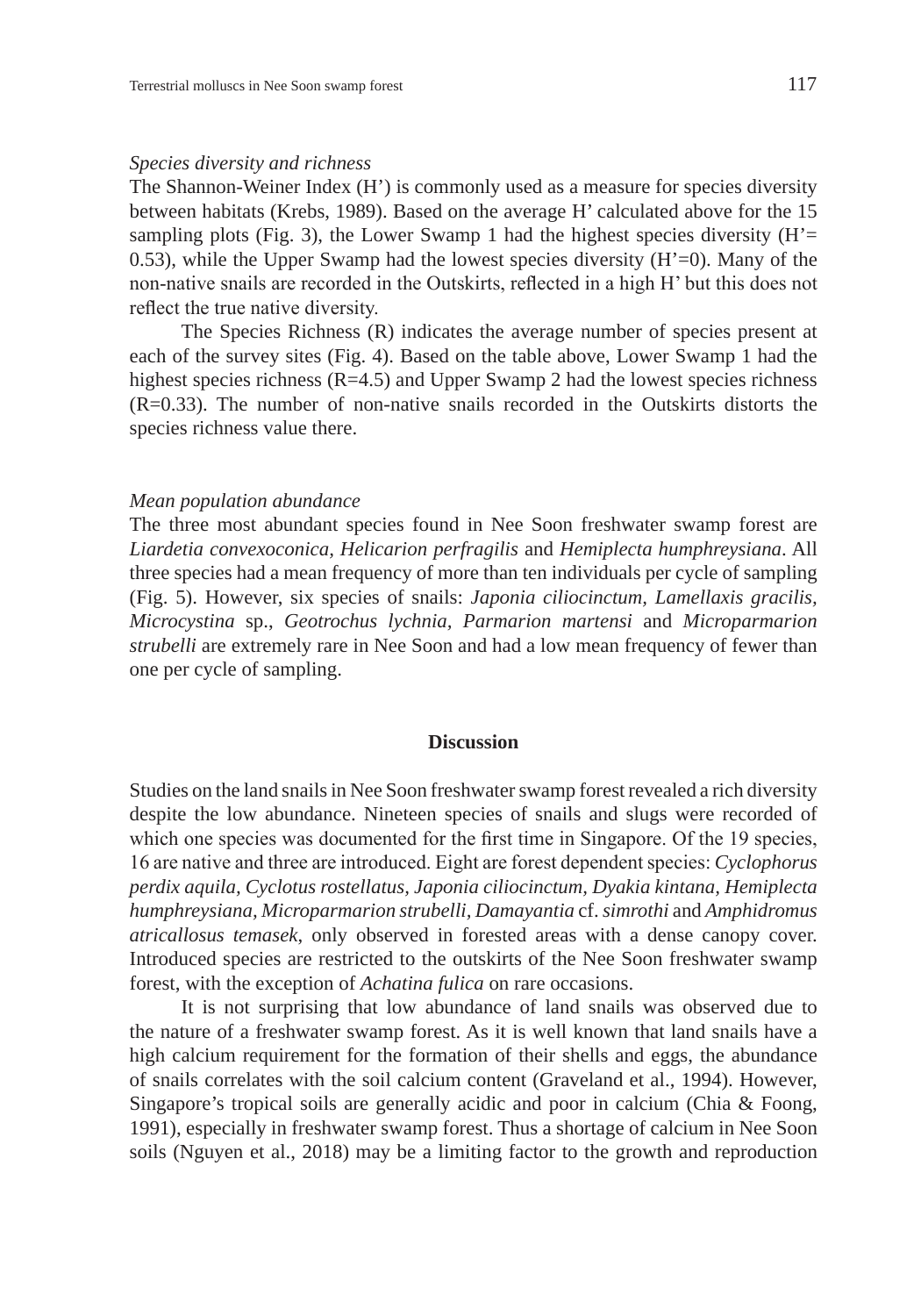| Species                             | $\overline{\phantom{0}}$<br>SU | $\mathcal{L}$<br><b>CO</b> | <b>NS</b>          | $\mathcal{C}$<br><b>NS</b> | 3<br>SM | 4<br><b>NS</b> | 5<br>SM    | ७<br><b>NIS</b> | $L_{S}$    | $\mathbf 1$<br>$L_{S}$ | ς<br>21                                             | 4<br>$L_{S}$ | $\circ$      | $\mathcal{L}$<br>O | $\epsilon$<br>0 |
|-------------------------------------|--------------------------------|----------------------------|--------------------|----------------------------|---------|----------------|------------|-----------------|------------|------------------------|-----------------------------------------------------|--------------|--------------|--------------------|-----------------|
| Cyclophorus perdix aquila           | ĭ,                             | J.                         | ı                  | $^+$                       | J.      | t              | ٠          | ı               | $\ddagger$ | ٠                      | ı                                                   | $^+$         |              |                    | ı               |
| Cyclotus rostellatus                |                                |                            | $^+$               |                            | I.      | J.             |            | $^+$            | I,         | J.                     | $^+$                                                | $^+$         |              |                    |                 |
| Japonia ciliocinctum                |                                |                            | $^{+}$             |                            |         |                |            | $^{+}$          |            |                        | $^+$                                                |              |              |                    |                 |
| Achatina fulica                     |                                |                            |                    |                            |         |                |            |                 | $\ddagger$ |                        |                                                     |              | $\ddagger$   |                    |                 |
| Lamellaxis gracilis                 |                                |                            |                    |                            |         | $\mathbf{I}$   |            |                 | Ï          | I.                     | I.                                                  |              | $^{+}$       |                    |                 |
| Dyakia kintana                      |                                |                            | $\hspace{0.1mm} +$ |                            | $^+$    | $^{+}$         | $^{+}$     | $^+$            | $^{+}$     | $^+$                   | $\ddagger$                                          | $^{+}$       | I            | $^{+}$             |                 |
| Quantula striata                    |                                |                            |                    |                            |         | $\mathbf{I}$   | J.         |                 | $\ddagger$ | $\blacksquare$         | $\begin{array}{c} \rule{0.2cm}{0.15mm} \end{array}$ | $^+$         | $\ddagger$   | Ï                  | $^\pm$          |
| Coneuplecta microconus              |                                |                            |                    |                            |         | $\mathbf{I}$   |            |                 | ı          | J.                     | J.                                                  |              | $^{+}$       | Ï                  | $^{+}$          |
| Liardetia convexoconica             | $^{+}$                         | $^{+}$                     | $^+$               |                            |         | $\ddagger$     | $^{+}$     | $\ddagger$      | $\ddagger$ | $\ddagger$             | $\ddagger$                                          | $^+$         |              | $\ddagger$         |                 |
| Liardetia doliolum                  |                                |                            |                    |                            |         | ı              |            |                 | $^{+}$     | $^{+}$                 | $\mathbf{I}$                                        | J.           | $\ddagger$   | $^{+}$             | $^+$            |
| Microcystina sp                     |                                |                            |                    |                            |         | I,             |            |                 | $^{+}$     | ı                      | J.                                                  |              | $\mathbf{I}$ |                    | $\mathbf{I}$    |
| Geotrochus lychnia                  |                                |                            |                    |                            |         | J.             |            |                 |            |                        | J.                                                  | $^+$         | $^{+}$       |                    |                 |
| Helicarion perfragilis              |                                |                            |                    |                            |         |                |            |                 |            |                        | I.                                                  |              | $\ddagger$   |                    | Ŧ               |
| Hemiplecta humphreysiana            | $^{+}$                         | $^+$                       | $\ddagger$         | $^{+}$                     | $^+$    | $^+$           | $\ddagger$ | $^+$            | ⇟          | $\ddagger$             | $^+$                                                | $\ddagger$   | $\mathbf{I}$ |                    | $^{+}$          |
| Parmarion martensi                  |                                | $\mathbf{I}$               |                    |                            |         | I              | Ï          |                 | ı          | ı                      |                                                     | $\mathbf{I}$ | $^{+}$       |                    | J.              |
| Microparmarion strubelli            |                                | $\mathbf{I}$               |                    | ╇                          |         |                | ı          |                 |            |                        | $\hspace{0.1mm} +$                                  | I.           | ı            |                    | J.              |
| Damayantia aff. simrothi            |                                | J.                         | $^{+}$             | $^{+}$                     |         | $^+$           | J.         |                 | $^+$       | $^+$                   |                                                     | $^+$         |              |                    |                 |
| Bradybaena similaris                |                                | J.                         | $\mathbf{I}$       |                            |         | I,             |            |                 |            |                        |                                                     | J.           | $\ddagger$   |                    | Ŧ               |
| Amphidromus atricallosus<br>temasek | $^{+}$                         | $^+$                       | $\ddagger$         | $^{+}$                     | $^{+}$  | $^+$           | $^+$       | $^+$            | $\ddagger$ | $^{+}$                 | $^+$                                                | I.           |              |                    |                 |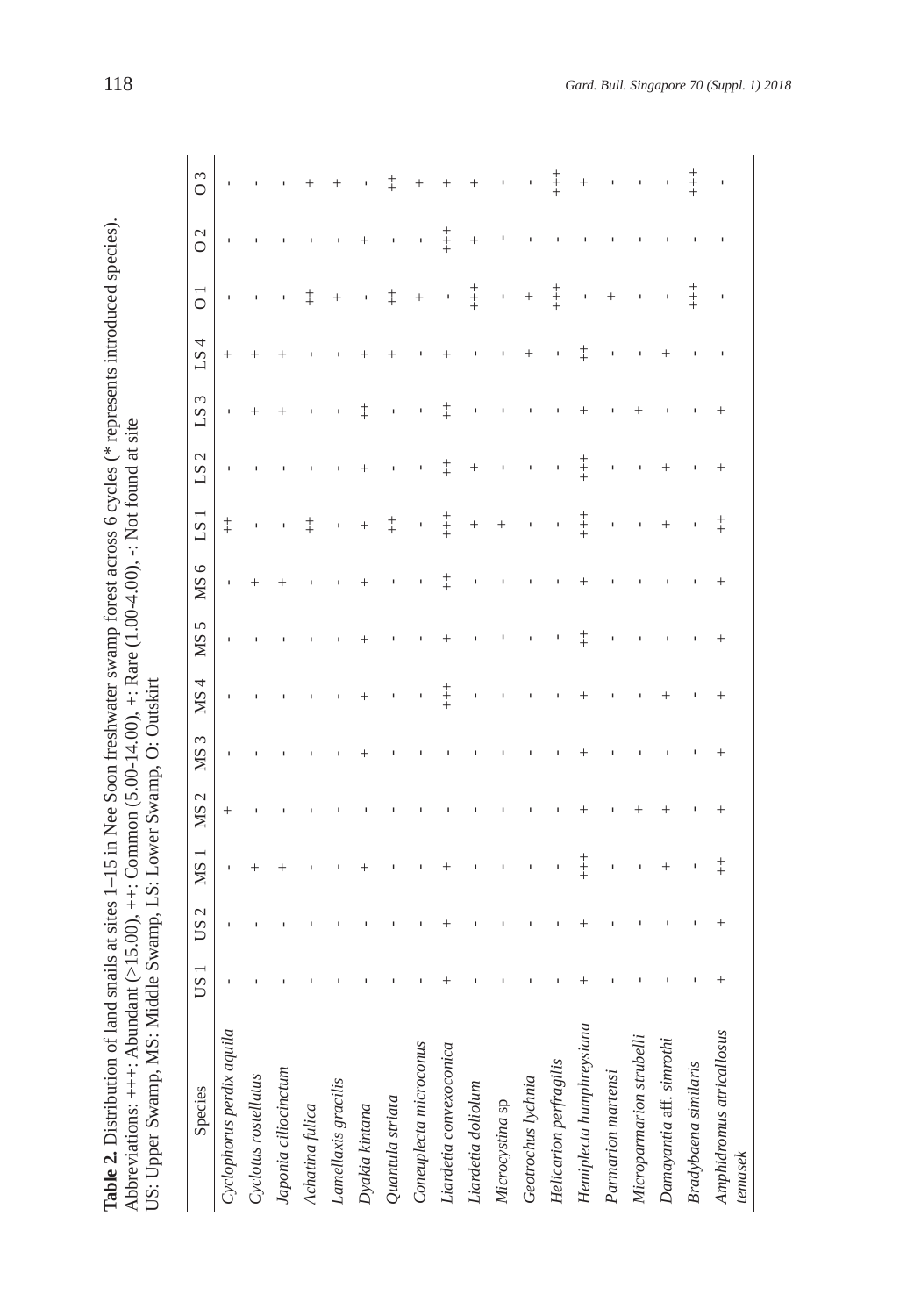

**Fig. 3.** Average Shannon-Weiner Index (H') of terrestrial snails and slugs at all survey sites.



**Fig. 4.** Average Species Richness (R) of terrestrial snails and slugs at all survey sites.

of these land snails. The sampling method also plays a part in the observed low abundance. The handpicking sampling technique is limited, focuses sampling only from the ground level up to vegetation as high as two metres, and might miss very tiny or well camouflaged specimens. Many of the arboreal species that dwell in the canopy are not recorded. The lack of soil and leaf litter sieving sampling method also misses out on species that dwell within the soil.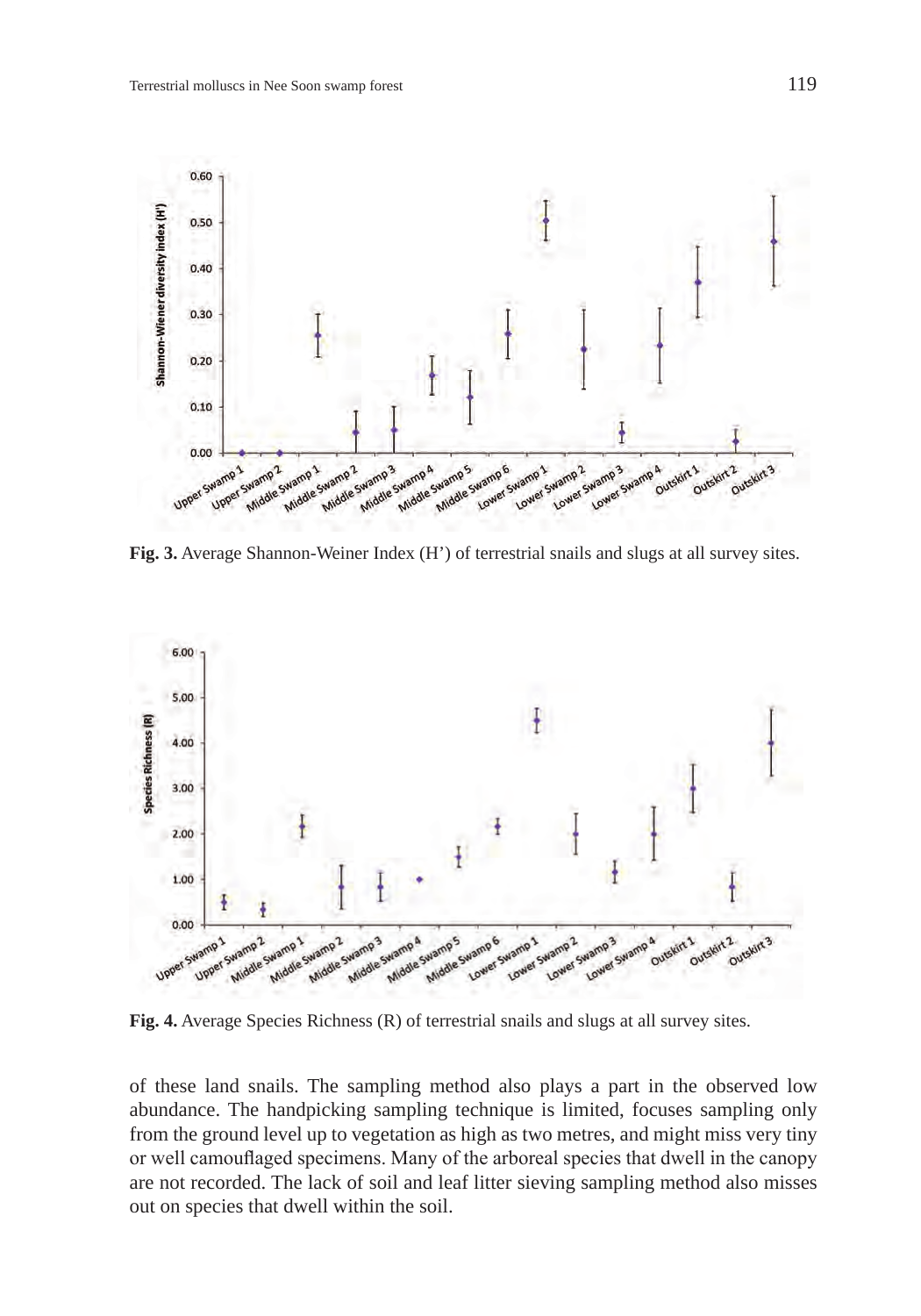

**Fig. 5.** Mean population abundance of terrestrial snails and slugs at all survey sites.

We observed that the relative moisture level of the area plays an important role in the distribution of the land snails. Based on the survey results, the Middle Swamp and Lower Swamp generally exhibit a higher diversity and richness as compared to the Upper Swamp. This may be due to the wetter and more humid habitat in the Middle Swamp and Lower Swamp. Many species such as *Cyclophorus perdix aquila, Cyclotus rostellatus* and *Japonia ciliocinctum* were only observed in partially waterlogged areas, in close proximity to forest streams. Thus, any change in the hydrology of the Nee Soon catchment may have adverse effects on the diversity and distribution of the land snails.

Nee Soon freshwater swamp forest is the last remaining freshwater swamp forest in Singapore. Not only does it harbour a rich diversity of land snails and slugs, it houses a significant population of the endemic *Amphidromus atricallosus temasek*. The discovery of the newly recorded *Damayantia* cf. *simrothi* also indicates that there may be more species waiting to be discovered. Unfortunately, the freshwater swamp forest ecosystem is extremely fragile, facing threats from environmental changes and urban development (Clews et al., 2018). Furthermore, the changes in global climate leading to extreme weather events will put additional stress on the forest (Sun et al., 2018). Unless measures and precautions are taken to safeguard the Nee Soon freshwater swamp forest, the rich biodiversity and heritage might be lost forever.

ACKNOWLEDGEMENTS. We would like to thank Drs Lena Chan and Geoffrey Davison for their support, Tan Siong Kiat for assistance in species identification and colleagues for helping in field surveys. This study forms part of the Nee Soon Swamp Forest Biodiversity and Hydrology Baseline Studies Project funded by the National Parks Board (FC 12302501).